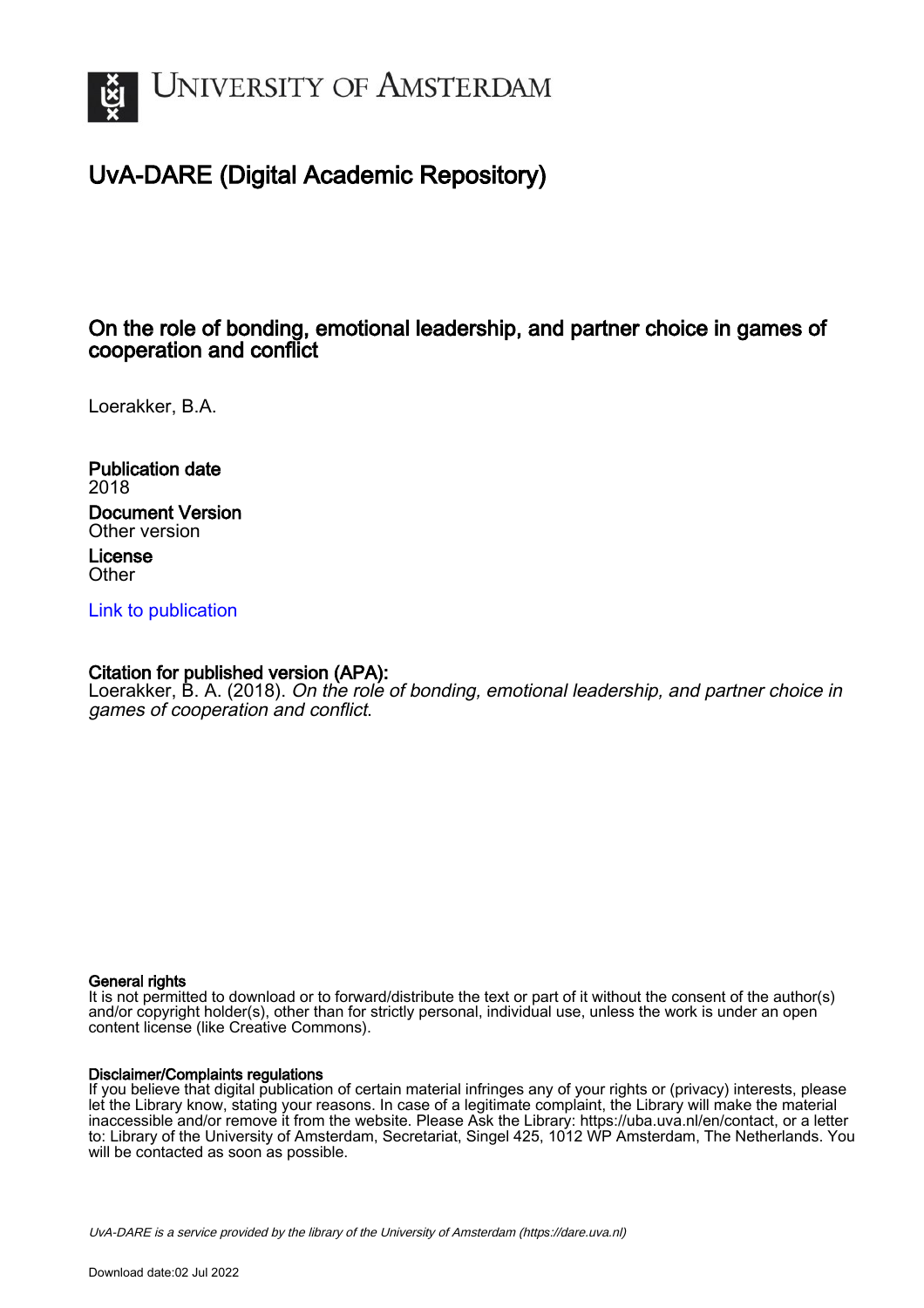### **Summary**

Human behavior is difficult to capture in simple and elegant models. In similarly looking environments different people show opposite behaviors and small changes in these environments can radically change the behavior of some, while huge changes might be completely ignored by others. The explanations for these behaviors have traditionally been approached from two different angles. In economics and (behavioral) game theory an individual is reduced to a set of beliefs, preferences and possible actions, whereby the, not always rational, mind rules over the body. On the other hand, in psychology and neurosciences, hormones, emotions and other direct physical impulses control humans with rationality playing a much smaller part . This thesis tries to harmonize both views to a certain extent, as it tries to show that both rational and emotional elements can be modeled together, investigates the role of emotions in leadership and studies the effect of partner choice, based on only physical characteristics, on the level of cooperation.

One of the behaviors that is hard to explain by the more traditional economic line of reasoning is repeated costly destructive behavior hurting others. Although this behavior is bad for everyone involved we find it in the spread of computer viruses, vandalism and ongoing vendettas. Destructive behavior, however, has been understudied for a long time in (experimental) economics. Recently, though, there has been more attention for dynamic situations where agents seem to develop preferences that make them gain utility by hurting others, not just out of fairness considerations, whereby an agent gives up a higher payoff in order to diminish the payoff of another player. Examples of studies are Zizzo (2003), Nikofarakis and Engelmann (2011), and Bolle et al (2013). Often, though, games have been used where the least (or the most, for instance as the in the ultimatum game) cooperative decision an agent could make was equal to the Nash equilibrium action. A new element in our studies is the introduction of the Fragile Public Good (FPG) game. The game is a two-player non-linear public good game with a constant increase of the marginal cost in contribution. Next to contributing to a common account, both players can also take from the common account. This has the same, detrimental, effect on the taking player as contributing does, but instead of helping the other player is hurts the other player. The game thus has the interesting feature that it is a non-linear public good game that gives as much room for cooperative as for destructive behavior.

In Chapter 2 we investigate the dynamics of negative bilateral relationships and the effects of framing on such relationships in an experimental setting. In a two-player FPG game in a partner setting, we find that individuals in fact make destructive decisions. More striking, though, is that very subtle changes in the environment could lead to much more destructive behavior. In a game where the Nash equilibrium contribution is negative, but not destructive, twice as many destructive decisions (around 20% of the total decisions) are made and the length of the feuds, situations where both players make repeated destructive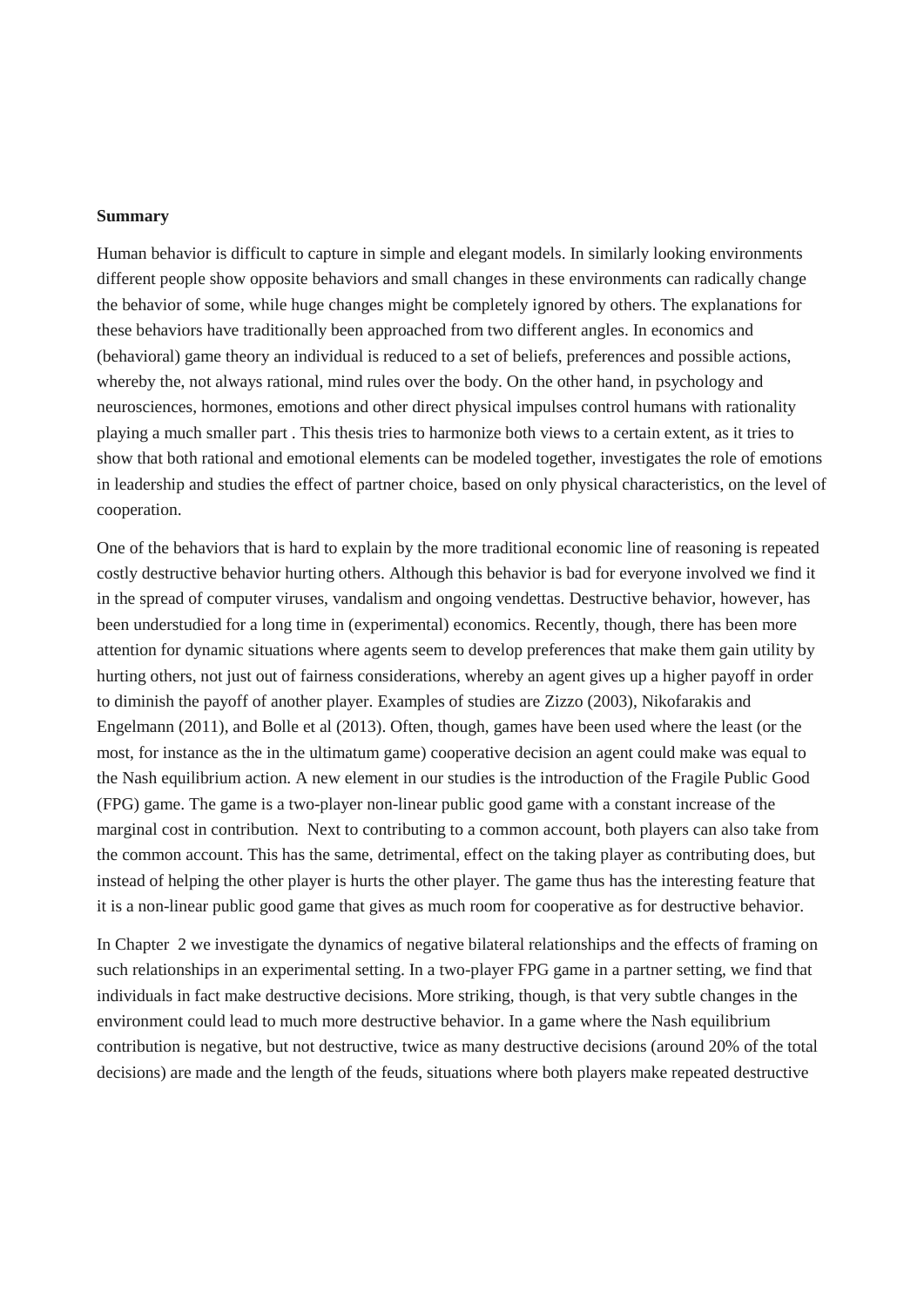decisions, increases accordingly. Furthermore, we find support for the affective ties model of van Dijk and van Winden (1997). This model plays a central role in chapters 3 and 4. Describes the development of interpersonal preferences between two individuals. In short it states that player a player that has been treated nicely develops a positive tie towards the one treating him or her nicely and thus assigns a higher weight to the other's payoff. The model also allows for negative ties, in such instances players are willing to reduce their own payoff in order to reduce the payoff of the other. In our experiment, dyads that make repeatedly destructive decisions spiral into a sour relationship and find it increasingly difficult to get out of them. This is in line with negative emotional ties being created and then strengthened by the mutual destructive decisions.

In chapter 3 the possibilities and explanatory power of the aforementioned ties model are tested and forward-looking agents are introduced to the model. We investigate a linearized version of the van Dijk and van Winden model. Chapter 3 is based on the same series of experiments as those researched in Chapter 2. In this chapter, however, we focus on the predictive power and estimation of the tie model. Furthermore, we build on the work done on this model by Bault et al. (2016). We find that the ties model predicts behavior of subjects out-of-sample significantly better than a model of standard interpersonal preferences as well as an established learning model.

Another addition to the van Dijk and van Winden model was allowing for a dichotomy between the strength of positive and negative impulses. At the start it was not clear whether positive or negative emotional impulses would have a stronger effect on behavior. However, there was no reason to believe that these impulses should be equally strong. On one hand, there is evidence by Baumeister et al. (2001) and Baumeister and Leary (1995) that negative emotions affect behavior stronger. On the other hand there are studies by Rand et al. (2009) and King-Casas et al. (2005) who find that positive signals are better picked up than negative signals. In our study we find that the positive impulses have a stronger effect on behavior than negative impulses. Finally, the third chapter also shows that the seemingly ad-hoc strategy shifts in a repeated prisoner's dilemma, as described by Dal Bo and Frechette (2011) and Fudenberg et al. (2012), can be largely explained by a simple ties model.

Chapter 4 investigates the effect of emotion and leadership in a group conflict game. In our game, two groups of 4 players interacted for 12 rounds, always in the same composition. In every round all players were endowed with 20 tokens they could either keep or invest in the conflict. The members of the winning group got the tokens they held for themselves and got one-fourth of the tokens kept privately by the other group. Every group had a leader. The selection of the leader was decided by an auction. In all treatments the leader contributed to the game before the others, this contribution was visible only for his group members. We study the effect of leading-by-example as well as emotional leadership. In order to give the